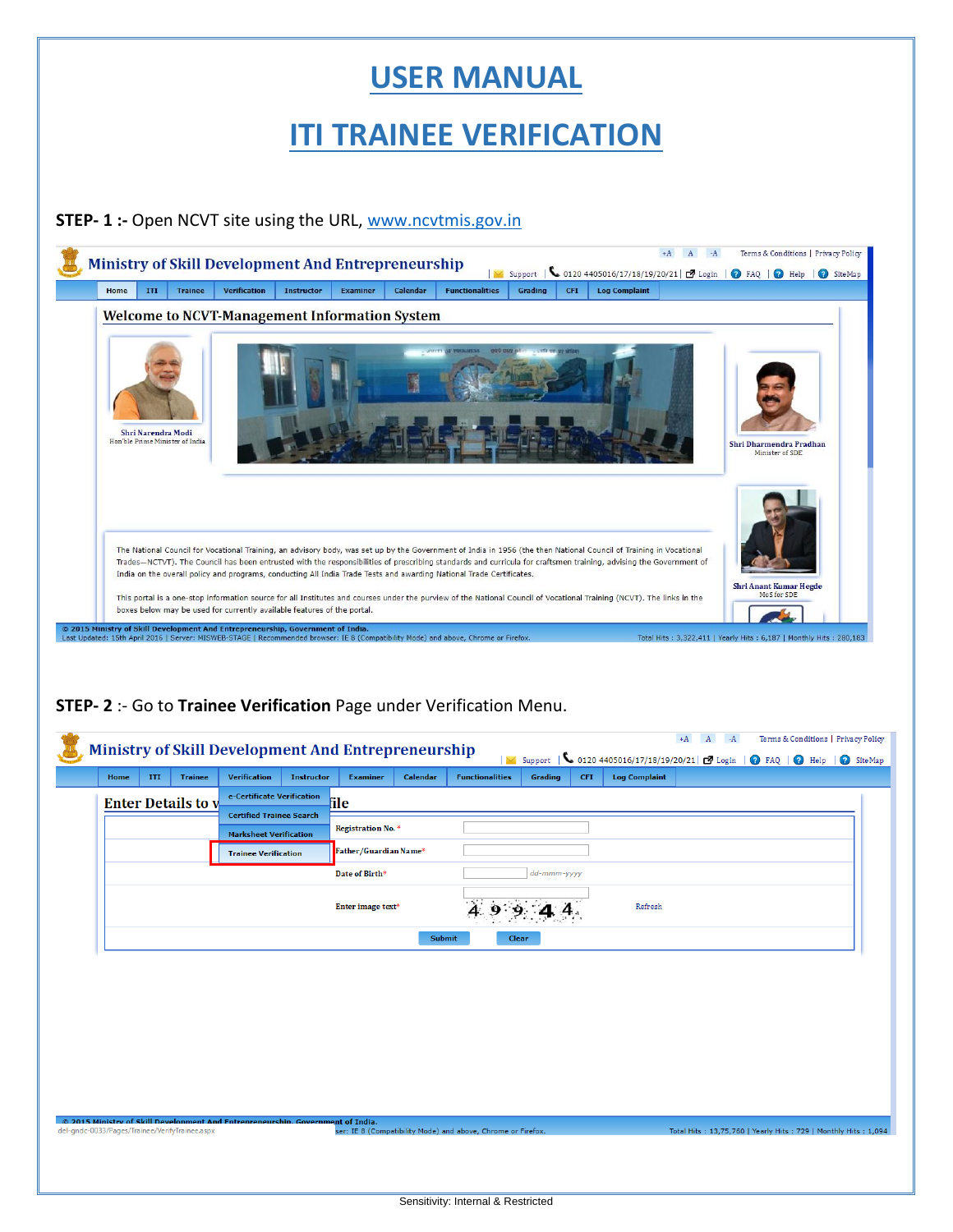**STEP- 3**:- Enter the Trainee Details to Authenticate the Trainee.

- Registration No.
- Father/Guardian Name
- Date Of Birth
- Enter Image text

#### **STEP- 4** Click on **Submit** Button.

|                                        |     |                | <b>Ministry of Skill Development And Entrepreneurship</b> |                   |                               |          | Support   0120 4405016/17/18/19/20/21   2 Login   0 FAQ   0 Help   0 SiteMap |         |             | $+A$ $A$ $-A$        |         | Terms & Conditions   Privacy Policy |  |  |  |  |
|----------------------------------------|-----|----------------|-----------------------------------------------------------|-------------------|-------------------------------|----------|------------------------------------------------------------------------------|---------|-------------|----------------------|---------|-------------------------------------|--|--|--|--|
| Home                                   | ITI | <b>Trainee</b> | Verification                                              | <b>Instructor</b> | <b>Examiner</b>               | Calendar | <b>Functionalities</b>                                                       | Grading | <b>CFI</b>  | <b>Log Complaint</b> |         |                                     |  |  |  |  |
| <b>Enter Details to verify Trainee</b> |     |                |                                                           |                   |                               |          |                                                                              |         |             |                      |         |                                     |  |  |  |  |
|                                        |     |                |                                                           |                   | Registration No. <sup>*</sup> |          |                                                                              |         |             |                      |         |                                     |  |  |  |  |
| Father/Guardian Name*                  |     |                |                                                           |                   |                               |          |                                                                              |         |             |                      |         |                                     |  |  |  |  |
|                                        |     |                |                                                           |                   | Date of Birth <sup>*</sup>    |          |                                                                              |         | dd-mmm-yyyy |                      |         |                                     |  |  |  |  |
|                                        |     |                |                                                           |                   | Enter image text*             |          |                                                                              |         |             |                      | Refresh |                                     |  |  |  |  |
|                                        |     |                |                                                           |                   |                               |          | Submit                                                                       | Clear   |             |                      |         |                                     |  |  |  |  |

Total Hits : 3,325,459 | Yearly Hits : 9,235 | Monthly Hits : 275,852

**STEP- 5** :- Check the following Trainee Details :-

© 2015 Ministry of Skill Development And Entrepreneurship, Government of India.<br>Last Updated: 15th April 2016 | Server: MISWEB-STAGE | Recommended browser: IE 8 (Compatibility Mode) and above, Chrome or Firefox.

- Trainee Name
- Date Of Birth
- Father's Name
- Mother's Name

**NOTE:-** Update the above details only when any modification is required.

**STEP-6** :- Enter the valid **Mobile Number** and **Email ID** of Trainee.

### **NOTE:-**

- a) Verify the Mobile Number and Email ID before submission
- b) A mobile Number and an Email ID can be used to verify only a single Trainee.
- **STEP- 7** :- Click the Formal Declaration checkbox.
- **STEP- 8**:- Click the Submit button.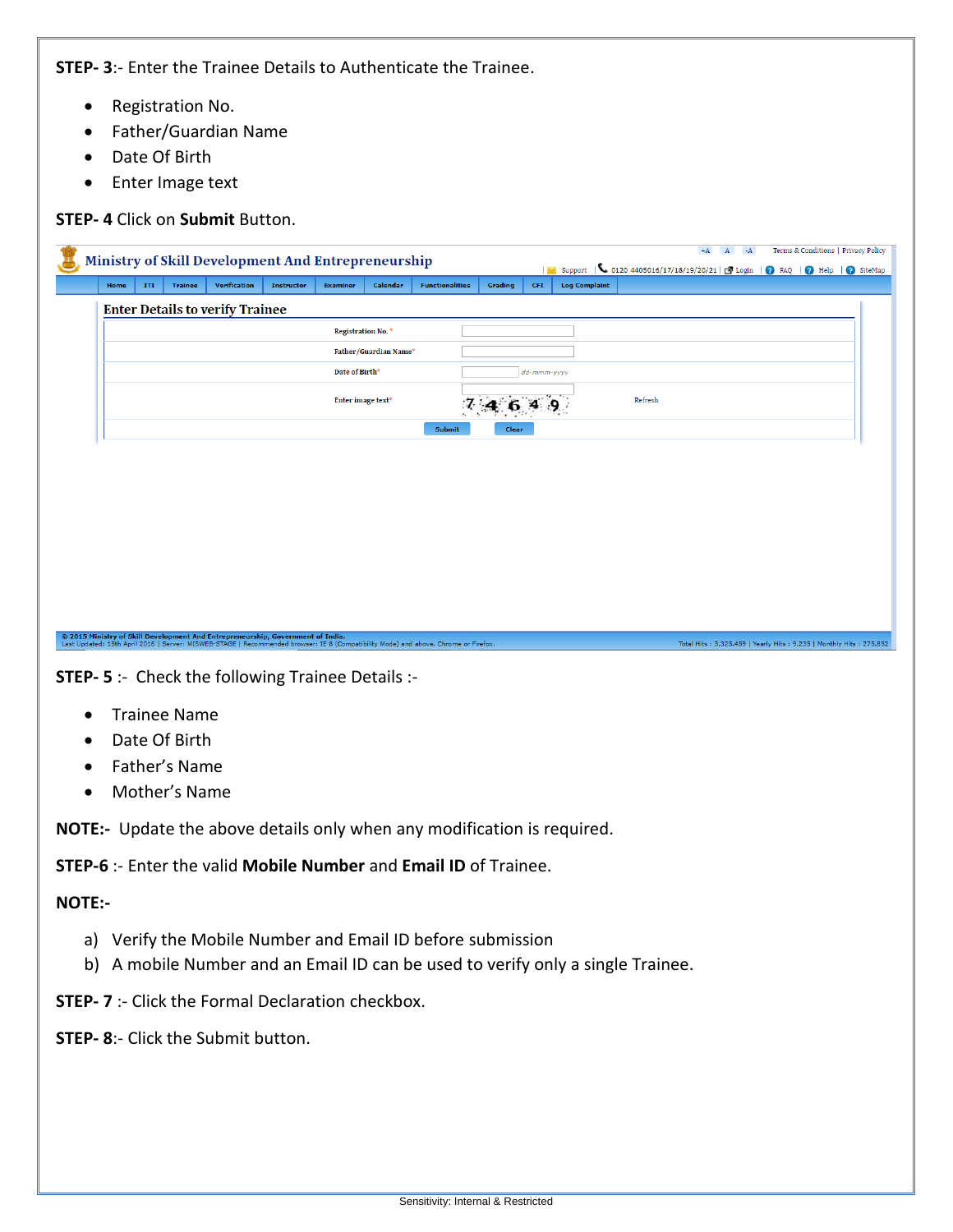| ITI<br>Home                                                                                                                                    | <b>Trainee</b> | Verification        | <b>Instructor</b>                | <b>Examiner</b>            | Calendar                                           | <b>Functionalities</b>                                                                                                                                            | Support<br>Grading | <b>CFI</b> | <b>Log Complaint</b> |                           | 0120 4405016/17/18/19/20/21 <b>3</b> Login   <b>0</b> FAQ   <b>0</b> Help   <b>0</b> SiteMap                          |
|------------------------------------------------------------------------------------------------------------------------------------------------|----------------|---------------------|----------------------------------|----------------------------|----------------------------------------------------|-------------------------------------------------------------------------------------------------------------------------------------------------------------------|--------------------|------------|----------------------|---------------------------|-----------------------------------------------------------------------------------------------------------------------|
| <b>Trainee Verification</b>                                                                                                                    |                |                     |                                  |                            |                                                    |                                                                                                                                                                   |                    |            |                      |                           |                                                                                                                       |
|                                                                                                                                                |                |                     |                                  |                            |                                                    | This information will be used for all future official communication to/from DGT, it will not effect your existing profile (Correct Mobile and Email is mandatory) |                    |            |                      |                           |                                                                                                                       |
|                                                                                                                                                |                |                     |                                  |                            |                                                    |                                                                                                                                                                   |                    |            |                      |                           |                                                                                                                       |
|                                                                                                                                                |                |                     | Trainee Name *<br>Date of Birth* | 08-Feb-1994                | MUNEER AHMAD BABA                                  | dd-mmm-yyyy                                                                                                                                                       |                    |            |                      |                           |                                                                                                                       |
|                                                                                                                                                |                |                     | Father's Name:*                  |                            | Minimum age should be 14 years.<br>GH. HASSAN BABA |                                                                                                                                                                   |                    |            |                      |                           |                                                                                                                       |
|                                                                                                                                                |                |                     | Mothers's Name:*                 | RAJA BANOO                 |                                                    |                                                                                                                                                                   |                    |            |                      |                           |                                                                                                                       |
|                                                                                                                                                |                |                     | Mobile Number:*                  | 9797200586                 |                                                    |                                                                                                                                                                   |                    |            |                      |                           |                                                                                                                       |
|                                                                                                                                                |                |                     | Email ID:*                       |                            | muneer.ahmad@gmail.com                             |                                                                                                                                                                   |                    |            |                      |                           |                                                                                                                       |
|                                                                                                                                                |                |                     |                                  |                            |                                                    | * Ø Formal Declaration - I / We acknowledge the information provided is correct.                                                                                  |                    |            |                      |                           |                                                                                                                       |
|                                                                                                                                                |                |                     |                                  |                            |                                                    | Submit                                                                                                                                                            |                    |            |                      |                           |                                                                                                                       |
|                                                                                                                                                |                |                     |                                  |                            |                                                    |                                                                                                                                                                   |                    |            |                      |                           |                                                                                                                       |
|                                                                                                                                                |                |                     |                                  |                            |                                                    |                                                                                                                                                                   |                    |            |                      |                           |                                                                                                                       |
|                                                                                                                                                |                |                     |                                  |                            |                                                    |                                                                                                                                                                   |                    |            |                      |                           |                                                                                                                       |
| © 2015 Ministry of Skill Development And Entrepreneurship, Government of India.                                                                |                |                     |                                  |                            |                                                    |                                                                                                                                                                   |                    |            |                      |                           |                                                                                                                       |
|                                                                                                                                                |                |                     |                                  |                            |                                                    | Last Updated: 15th April 2016   Server: DEL-GNDC-0033   Recommended browser: IE 8 (Compatibility Mode) and above, Chrome or Firefox.                              |                    |            |                      |                           | Total Hits: 13,75,761   Yearly Hits: 730   Monthly Hits: 1,095                                                        |
|                                                                                                                                                |                |                     |                                  |                            |                                                    |                                                                                                                                                                   |                    |            |                      |                           |                                                                                                                       |
|                                                                                                                                                |                |                     |                                  |                            |                                                    |                                                                                                                                                                   |                    |            |                      |                           |                                                                                                                       |
|                                                                                                                                                |                |                     |                                  |                            |                                                    | <b>STEP-9:-</b> Enter the OTP received on the Mobile number (entered above).                                                                                      |                    |            |                      |                           |                                                                                                                       |
|                                                                                                                                                |                |                     |                                  |                            |                                                    |                                                                                                                                                                   |                    |            |                      |                           |                                                                                                                       |
|                                                                                                                                                |                |                     |                                  |                            |                                                    |                                                                                                                                                                   |                    |            |                      |                           |                                                                                                                       |
|                                                                                                                                                |                |                     |                                  |                            |                                                    |                                                                                                                                                                   |                    |            |                      |                           |                                                                                                                       |
|                                                                                                                                                |                |                     |                                  |                            |                                                    |                                                                                                                                                                   |                    |            |                      | $+A$<br>$A \rightarrow A$ |                                                                                                                       |
|                                                                                                                                                |                |                     |                                  |                            |                                                    |                                                                                                                                                                   |                    |            |                      |                           | Terms & Conditions   Privacy Policy<br>Support   0 0120 4405016/17/18/19/20/21   2 Login   0 FAQ   0 Help   0 SiteMap |
| ITI                                                                                                                                            | <b>Trainee</b> | <b>Verification</b> | <b>Instructor</b>                | <b>Examiner</b>            | Calendar                                           | <b>Functionalities</b>                                                                                                                                            | Grading            | <b>CFI</b> | <b>Log Complaint</b> |                           |                                                                                                                       |
|                                                                                                                                                |                |                     |                                  |                            |                                                    |                                                                                                                                                                   |                    |            |                      |                           |                                                                                                                       |
|                                                                                                                                                |                |                     |                                  |                            |                                                    | This information will be used for all future official communication to/from DGT, it will not effect your existing profile (Correct Mobile and Email is mandatory) |                    |            |                      |                           |                                                                                                                       |
|                                                                                                                                                |                |                     |                                  |                            |                                                    | You can re-send OTP in 26 seconds                                                                                                                                 |                    |            |                      |                           |                                                                                                                       |
|                                                                                                                                                |                |                     |                                  | Enter OTP for 9797200586 * |                                                    |                                                                                                                                                                   | Re Send OTP        |            |                      |                           |                                                                                                                       |
|                                                                                                                                                |                |                     |                                  |                            |                                                    |                                                                                                                                                                   |                    |            |                      |                           |                                                                                                                       |
| <b>STEP-10 :- Click the Submit button.</b><br><b>Ministry of Skill Development And Entrepreneurship</b><br>Home<br><b>Trainee Verification</b> |                |                     |                                  |                            | <b>Back</b>                                        |                                                                                                                                                                   | <b>Submit</b>      |            |                      |                           |                                                                                                                       |
|                                                                                                                                                |                |                     |                                  |                            |                                                    |                                                                                                                                                                   |                    |            |                      |                           |                                                                                                                       |
|                                                                                                                                                |                |                     |                                  |                            |                                                    |                                                                                                                                                                   |                    |            |                      |                           |                                                                                                                       |
|                                                                                                                                                |                |                     |                                  |                            |                                                    |                                                                                                                                                                   |                    |            |                      |                           |                                                                                                                       |
|                                                                                                                                                |                |                     |                                  |                            |                                                    |                                                                                                                                                                   |                    |            |                      |                           |                                                                                                                       |
|                                                                                                                                                |                |                     |                                  |                            |                                                    |                                                                                                                                                                   |                    |            |                      |                           |                                                                                                                       |
|                                                                                                                                                |                |                     |                                  |                            |                                                    |                                                                                                                                                                   |                    |            |                      |                           |                                                                                                                       |
|                                                                                                                                                |                |                     |                                  |                            |                                                    |                                                                                                                                                                   |                    |            |                      |                           |                                                                                                                       |
|                                                                                                                                                |                |                     |                                  |                            |                                                    |                                                                                                                                                                   |                    |            |                      |                           |                                                                                                                       |
|                                                                                                                                                |                |                     |                                  |                            |                                                    |                                                                                                                                                                   |                    |            |                      |                           |                                                                                                                       |
|                                                                                                                                                |                |                     |                                  |                            |                                                    |                                                                                                                                                                   |                    |            |                      |                           |                                                                                                                       |
| © 2015 Ministry of Skill Development And Entrepreneurship, Government of India.                                                                |                |                     |                                  |                            |                                                    | Last Updated: 15th April 2016   Server: DEL-GNDC-0033   Recommended browser: IE 8 (Compatibility Mode) and above, Chrome or Firefox.                              |                    |            |                      |                           | Total Hits: 13,75,761   Yearly Hits: 730   Monthly Hits: 1,095                                                        |